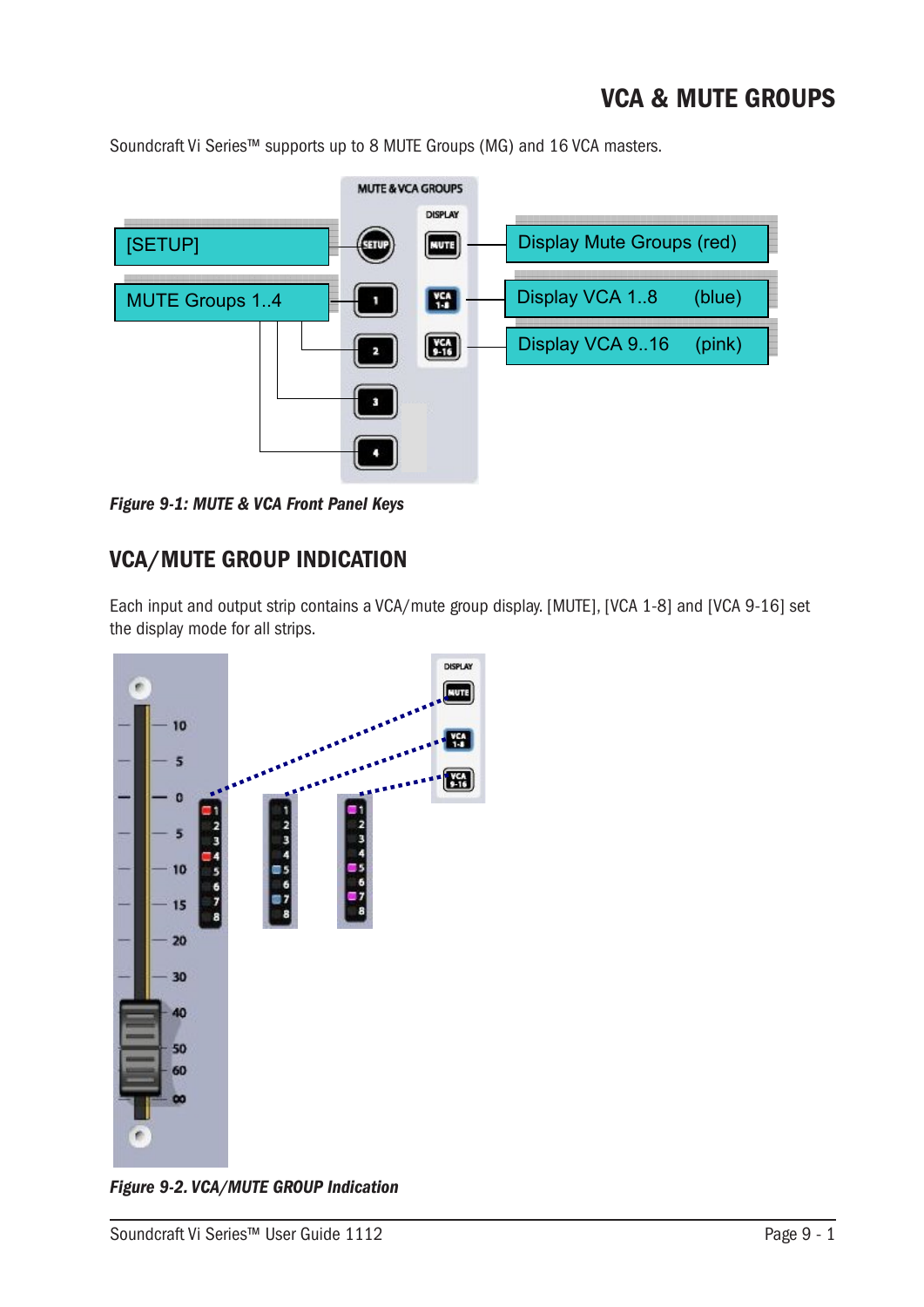## MUTE GROUP MASTER SWITCHES

The four switches labelled 1-4 activate Mute Groups when pressed.

#### VCA CONTROL GROUP BEHAVIOUR

Up to 16 VCA Groups can be created.

In the normal configuration of the console with a single Output section block, there are only 8 faders available for VCA Masters, therefore Output Fader pages must be used to access all 16.

Similarly there are only 8 assignment LEDs on the Channel and Output faders, and these must be bankswitched with the display switches [VCA 1-8][VCA 9-16] in the Control Block, in order to check all the assignments if more than 8 VCAs are being used.

#### AUDIO BEHAVIOUR

When a VCA Group has been created, by assigning Input or Output channels to a VCA Master, the following behaviour is followed:

\* The Master fader setting applies its dB value as an offset to all member channels. The member channels' fader positions remain unchanged.

\* If a channel is assigned to more than one VCA Group, the resultant offset applied to the channel is calculated as the arithmetic sum of the dB values of each VCA Master fader. Any Master fader reaching –inf dB will set all member channels to –inf dB, regardless of other Master fader settings. The maximum gain applied to a member channel as the result of the channel fader setting plus offsets from VCA Master faders is limited to +10dB.

\* The [ON]/Off switch on the VCA Master fader acts as a remote control for all member channels' On/Off switches. If a channel which was previously ON is turned OFF by the action of a VCA Master On/Off switch, the channel's ON switch will illuminate in RED to distinguish this condition from a manually OFF channel.

The VCA Master On/Off switch itself has only 2 states, and always illuminates RED when OFF, Green when ON. (There is no non-illuminated condition). This is because VCA Master On/Offs cannot themselves be remotely muted, so the Red helps to identify 'Muted' VCA masters.

\* The [SOLO/SEL] switch on the VCA Master fader acts as a remote control for all member channels' Solo switches. The channel 'Sel' function is not activated however.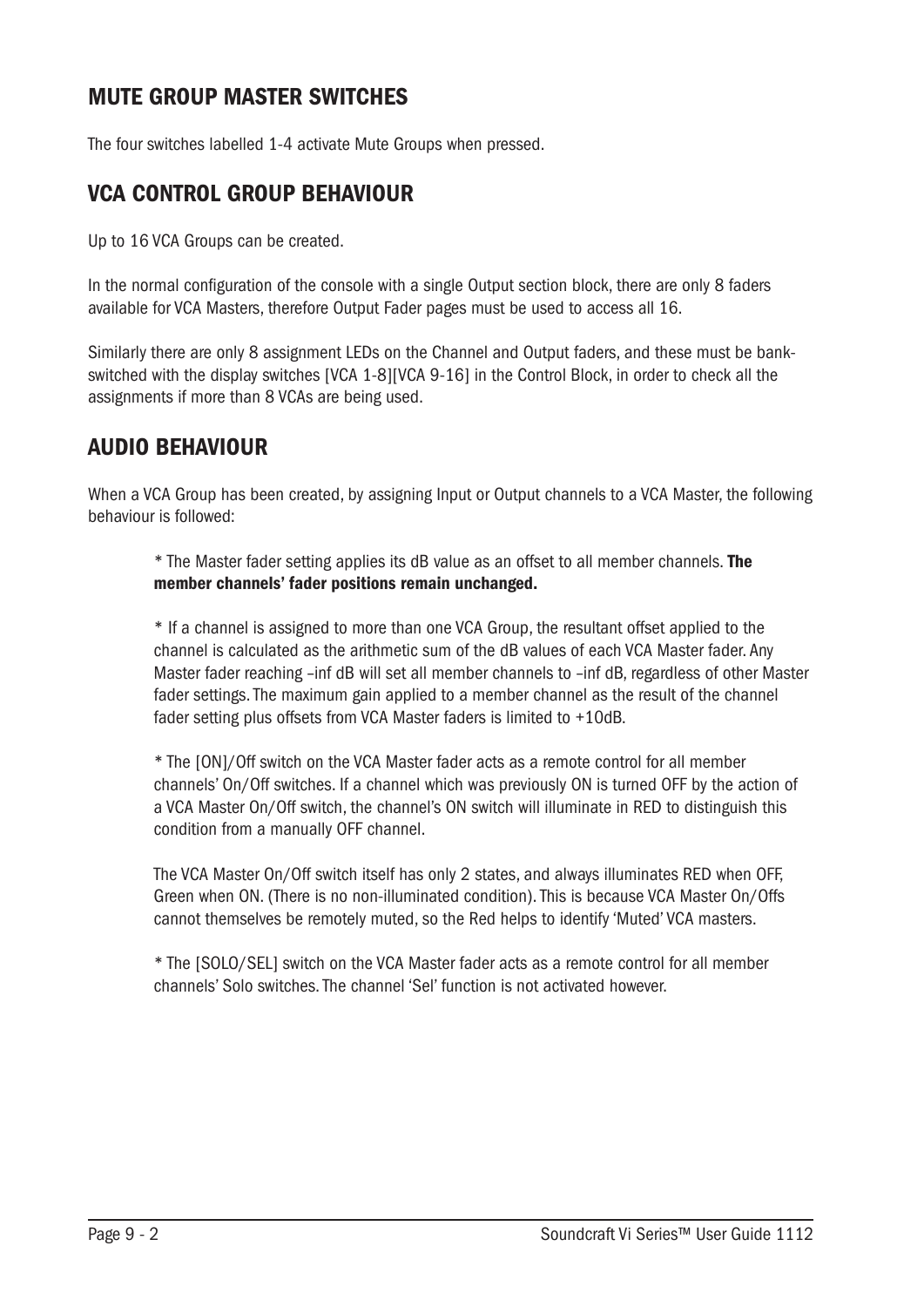## ASSIGNING VCAs

1. Press the VCA/MUTE GROUP's [SETUP] key. It will glow blue.

2. Choose the required VCA master by pressing its [SOLO/SEL] key, which will also glow blue. Note that if the output fader page is not displaying VCAs it will be necessary to select the [VCA] page (VCAs 1-8) or the [E]page (VCAs 9-16) first.

3. Press the [SOLO/SEL] key of any channel(s) that is(are) to be assigned to the selected VCA master.

4. Press [SETUP] again to finish the process, or press another VCA master's [SOLO/SEL] key to assign more channels to another VCA master.

Hint: If the SETUP mode is not switched off after assigning VCAs, channels cannot be soloed. Hint: The assignment of VCAs should be done with the channel or group faders and the VCA master, to which assignment is being made, being at or near a nominal operating level: i.e. don't assign a VCA master to a channel or group if the VCA master is at -40dB while the channel or group is at 0dB.

#### ASSIGNING MUTE GROUPS

1. Press the VCA/MUTE GROUP's [SETUP] key. It will glow blue.

2. Press the required mute group [1-4] master key, it will glow red. The MUTE/VCA display strip on each channel will show mute assignments in red.

3. Press the [SOLO/SEL] key of any channel(s) that is(are) to be assigned to the selected MUTE master.

4. Press [SETUP] again to finish the process, or press another MUTE master's key to assign more channels to another MUTE master.

Hint: If the SETUP mode is not switched off after assigning MUTES, channels cannot be soloed.

#### ASSIGNING VCAS AND MUTE GROUPS TO OUTPUT CHANNELS

It is possible to assign VCAs and/or MUTE Groups to any of the 32 output channels (but not the LRC master outputs). In step 3 of either of the assignment processes above, select one of the output fader pages [A] to [D], and then use the [SOLO/SEL] key below the output fader to assign it to the VCA or Mute Group in question. Note: you must not assign a VCA group to both input and output channels.

#### VCA GROUPS WHEN AUX SENDS ARE CONTROLLED BY CHANNEL FADERS

The VCA Groups on the Soundcraft Vi Series™ are normally used to control groups of the input channel faders, for use by FOH engineers. In this case they are used to group mono and/or stereo channels together under control of a single master fader, for easier control during a mix. The member channels can also be Soloed or Muted, using the VCA Master [SOLO/SEL] and [ON] switches.

For the Monitor mix engineer, controlling channel faders is of secondary importance to controlling Aux sends from channels, and so on Soundcraft Vi Series the functionality of VCA Groups has been extended to control of groups of Aux sends as well as channel faders.